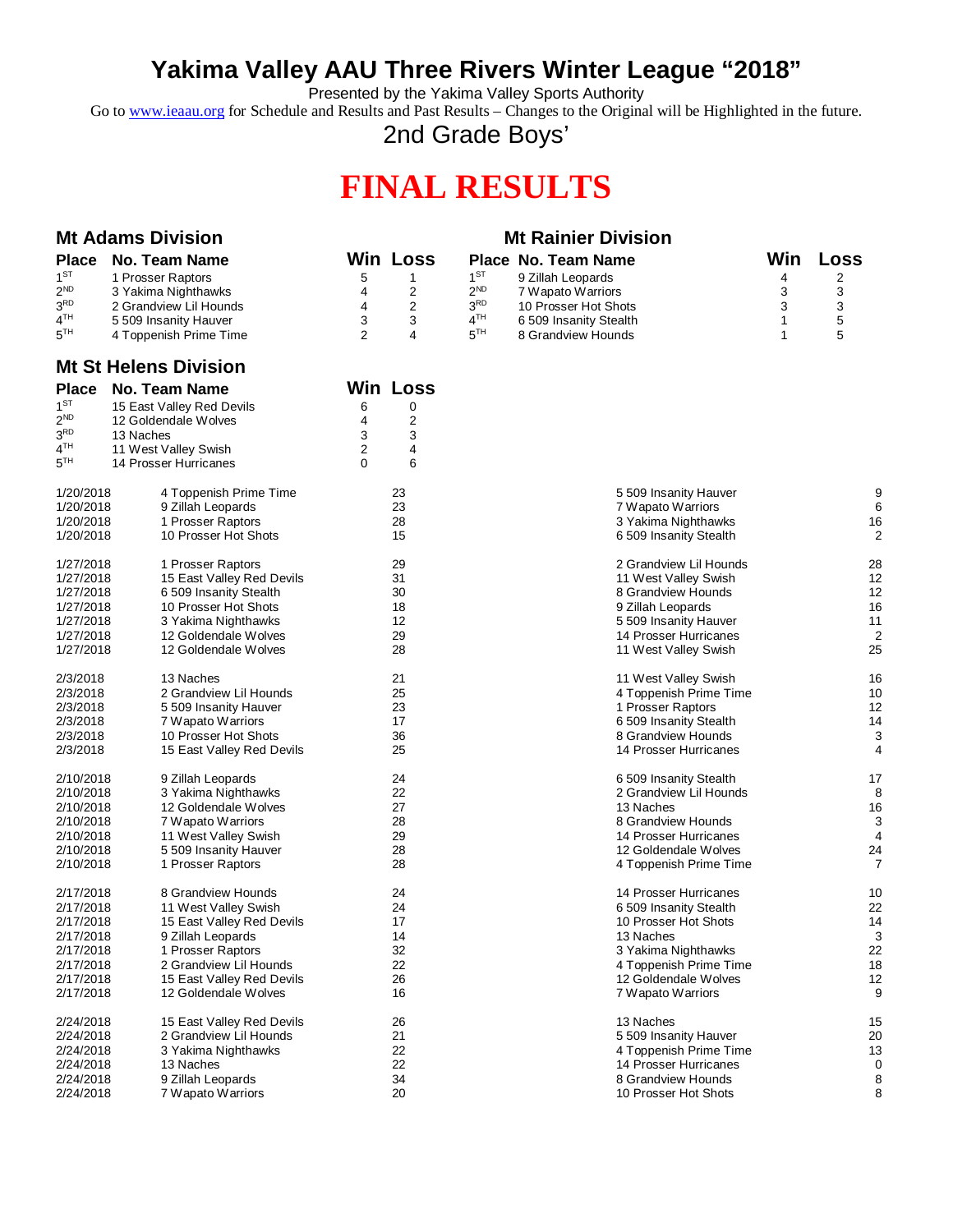## **Yakima Valley AAU Three Rivers Winter League "2018"**

Presented by the Yakima Valley Sports Authority

Go to [www.ieaau.org](http://www.ieaau.org) for Schedule and Results and Past Results - Changes to the Original will be Highlighted in the future.

2nd Grade Boys'

# **FINAL RESULTS**

| 3/3/2018 | 13 Naches                 | 20 | 11 West Valley Swish   | 14 |
|----------|---------------------------|----|------------------------|----|
| 3/3/2018 | 5 509 Insanity Hauver     |    | 10 Prosser Hot Shots   | 22 |
| 3/3/2018 | 1 Prosser Raptors         | 28 | 6 509 Insanity Stealth | 6  |
| 3/3/2018 | 3 Yakima Nighthawks       | 34 | 8 Grandview Hounds     |    |
| 3/3/2018 | 2 Grandview Lil Hounds    | 24 | 7 Wapato Warriors      | 12 |
| 3/3/2018 | 4 Toppenish Prime Time    | 18 | 9 Zillah Leopards      | 14 |
| 3/3/2018 | 15 East Valley Red Devils | 28 | 14 Prosser Hurricanes  | 2  |

### **Mt Adams Division**

#### **Championship Team**

**Prosser Raptors Coach: Jessica Hoefer**

**Players: Autry Hoefer, Blake Knox, Owen Denny, Riley Killian, Drew Marchant, Brody Buxton, A.J Quiroz, Dion Martinez, Haven Prieto**

**2 nd Place Team Yakima Nighthawks Coach: Megan Beckstrand Players: Raul Luna, Rocklin Borland, Brody Beckstrand, Micah Sosa, Judah Tobiness, Caedmon Brandon, Catcher Merritt, Sebastian Ibarra**

**3 rd Place Team Grandview Lil Hounds Coach: Glenn Braman Players: Eli Borrego, James Harvey, Zayden Villalba, Jaedyn Larios, Gabriel Milanez, Kian Zamarripa, Rhett Braman, Dominic Ledesma, Lucus Cardenas**

**4 th Place Team 509 Insanity Coach: Brooke Hauver Players: Blake Hauver, Brodee Morrow, Dominic Salinas, Isaiah Medina, Elijah Villalobos, JJ Flores, Ivan Flores, Daniel Ramos**

**5 th Place Team Toppenish Prime Time Coach: Anthony Gutierrez Players: Dominick Gutierrez, Fernando Simental, Leonardo Arias Jr, Damien Ochoa, Jeremy Osorio, Sebastian Medina, Santos Medina, Marcus Juarez, Miguel Angel Vasquez**

#### **Mt Rainier Division**

**Championship Team Zillah Leopards Coach: Todd Reed Players: Omar Vazquez, Myles Mccullough, Blayne Flood, Jackson Flood, Harvey Vawter, Landon Matlack**

**2 nd Place Team Wapato Warriors Coach: Garet Gasseling Players: Farol Razo, Ayden Castro, Brody Gasseling, Daniel Flores, Diego Birueta, Xavier Vaca, Max Espindola, Luis Garcia, Joseph Wofford, Gavin Gonzales**

**3 rd Place Team Prosser Hot Shots Coach: Tara Bailey Players: Liam Bailey, Hunter Donovan, Ethan Cantu, Samuel Herroro, Braiden Palomera, Cohen Greene, Sebastian Soto, Blake Gilman, Maximus Martinez, Ethan Roberts, Brock Morgan**

**4 th Place Team 509 Insanity Stealth Coach: Ryan Contreras Players: Noah Contreras, Deacon Weets, Aiden Gardiner, Jacob Montero, Gael Carreras, Julian Palomarez, Derrik Palomarez, Emmanuelle Villagrana, Edson Diaz, Caleb Partida**